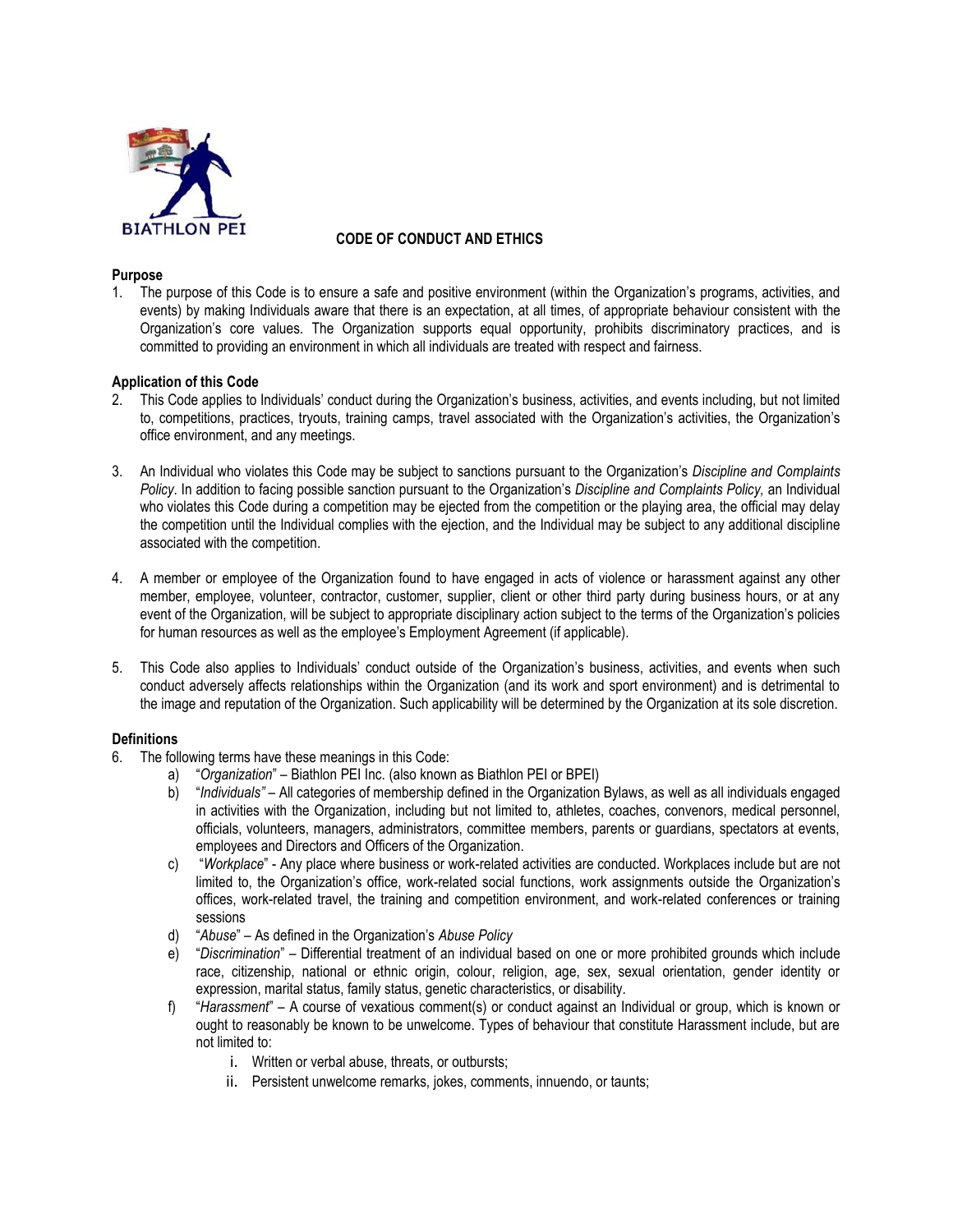- iii. Racial harassment, which is racial slurs, jokes, name calling, or insulting behaviour or terminology that reinforces stereotypes or discounts abilities because of racial or ethnic origin;
- iv. Leering or other suggestive or obscene gestures;
- v. Condescending or patronizing behaviour which is intended to undermine self-esteem, diminish performance or adversely affect working conditions;
- vi. Practical jokes which endanger a person's safety, or may negatively affect performance;
- vii. Hazing, which is any form of conduct which exhibits any potentially humiliating, degrading, abusive, or dangerous activity expected of a junior-ranking individual by a more senior individual, which does not contribute to either individual's positive development, but is required to be accepted as part of a team or group, regardless of the junior-ranking individual's willingness to participate. This includes, but is not limited to, any activity, no matter how traditional or seemingly benign, that sets apart or alienates any teammate or group member based on class, number of years on the team or with the group, or ability;
- viii. Unwanted physical contact including, but not limited to, touching, petting, pinching, or kissing;
- ix. Deliberately excluding or socially isolating a person from a group or team;
- x. Persistent sexual flirtations, advances, requests, or invitations;
- xi. Behaviours such as those described above that are not directed towards a specific person or group but have the same effect of creating a negative or hostile environment; and
- xii. Retaliation or threats of retaliation against a person who reports harassment to the Organization.
- g) *"Workplace Harassment"* Vexatious comment(s) or conduct against a worker in a Workplace that is known or ought reasonably to be known to be unwelcome. Workplace Harassment should not be confused with legitimate, reasonable management actions that are part of the normal work/training function, including measures to correct performance deficiencies, such as placing someone on a performance improvement plan, or imposing discipline for workplace infractions. Types of behaviour that constitute Workplace Harassment include, but are not limited to:
	- i. Bullying;
	- ii. Workplace pranks, vandalism, bullying or hazing;
	- iii. Repeated offensive or intimidating phone calls or emails;
	- iv. Inappropriate sexual touching, advances, suggestions or requests;
	- v. Displaying or circulating offensive pictures, photographs or materials in printed or electronic form;
	- vi. Psychological abuse;
	- vii. Excluding or ignoring someone, including persistent exclusion of a person from work-related social gatherings;
	- viii. Deliberately withholding information that would enable a person to do his or her job, perform or train;
	- ix. Sabotaging someone else's work or performance;
	- x. Gossiping or spreading malicious rumours;
	- xi. Intimidating words or conduct (offensive jokes or innuendos); and
	- xii. Words or actions which are known or should reasonably be known to be offensive, embarrassing, humiliating, or demeaning.
- h) "*Sexual Harassment*" A course of vexatious comment(s) or conduct against an Individual because of sex, sexual orientation, gender identify or gender expression, where the course of comment or conduct is known or ought reasonably to be known to be unwelcome; or making a sexual solicitation or advance where the person making the solicitation or advance is in a position to confer, grant or deny a benefit or advance to the Individual and the person knows or ought reasonably to know that the solicitation or advance is unwelcome. Types of behaviour that constitute Sexual Harassment include, but are not limited to:
	- i. Sexist jokes:
	- ii. Threats, punishment, or denial of a benefit for refusing a sexual advance;
	- iii. Offering a benefit in exchange for a sexual favour;
	- iv. Demanding hugs;
	- v. Bragging about sexual ability;
	- vi. Leering (persistent sexual staring);
	- vii. Sexual assault;
	- viii. Display of sexually offensive material;
	- ix. Distributing sexually explicit messages or attachments such as pictures or video files;
	- x. Sexually degrading words used to describe an Individual;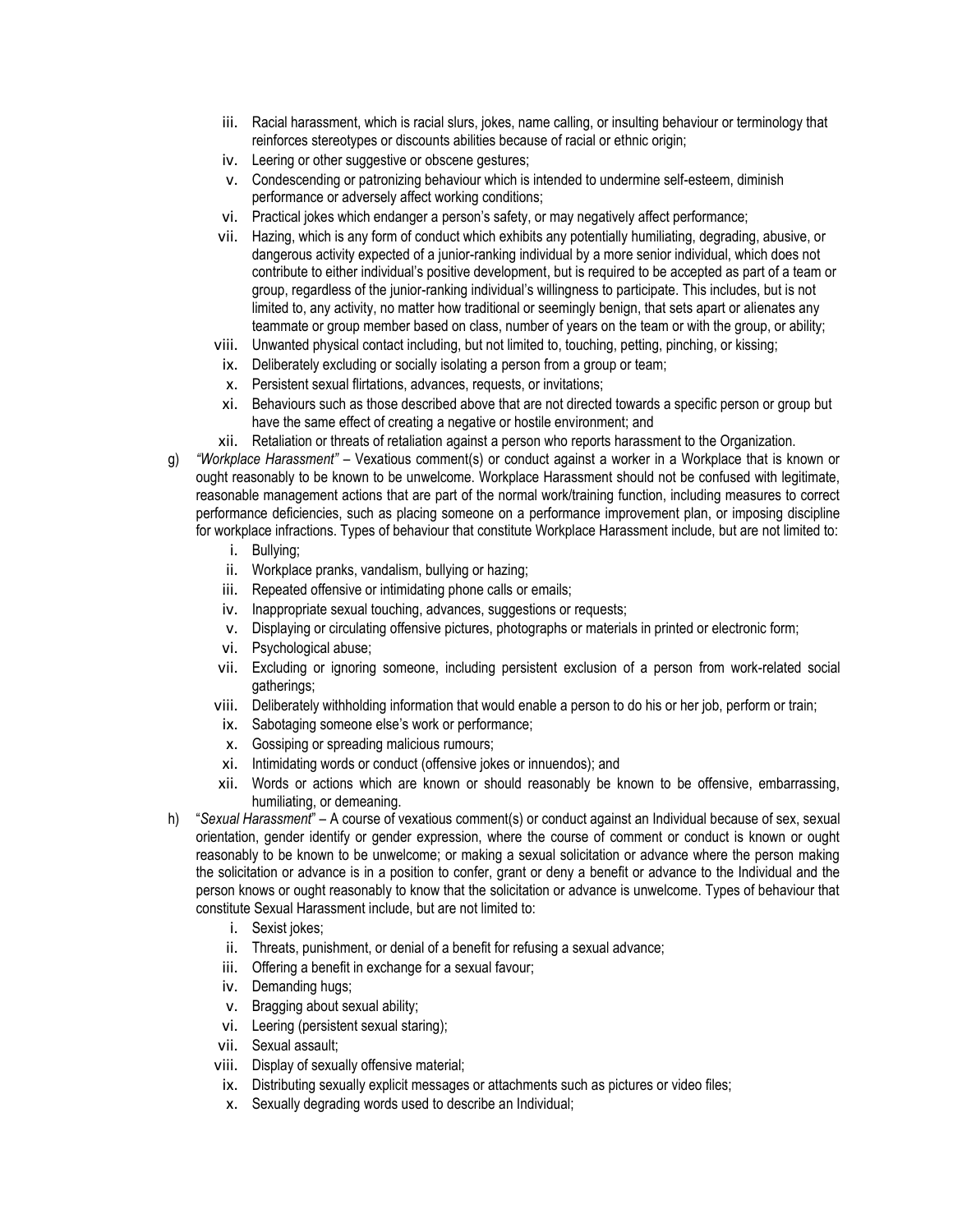- xi. Unwelcome inquiries into or comments about an Individual's gender identity or physical appearance;
- xii. Inquiries or comments about an Individual's sex life;
- xiii. Persistent, unwanted attention after a consensual relationship ends;
- xiv. Persistent unwelcome sexual flirtations, advances, or propositions; and
- xv. Persistent unwanted contact.
- i) "*Workplace Violence*" the use of or threat of physical force by a person against a worker in a Workplace that causes or could cause physical injury to the worker; an attempt to exercise physical force against a worker in a Workplace that could cause physical injury to the worker; or a statement or behaviour that it is reasonable for a worker to interpret as a threat to exercise physical force against the worker in a Workplace that could cause physical injury to the worker. Types of behaviour that constitute Workplace Violence include, but are not limited to:
	- i. Verbal or written threats to attack;
	- ii. Sending to or leaving threatening notes or emails;
	- iii. Physically threatening behaviour such as shaking a fist at someone, finger pointing, destroying property, or throwing objects;
	- iv. Wielding a weapon in a Workplace;
	- v. Hitting, pinching or unwanted touching which is not accidental;
	- vi. Dangerous or threatening horseplay;
	- vii. Physical restraint or confinement;
	- viii. Blatant or intentional disregard for the safety or wellbeing of others;
	- ix. Blocking normal movement or physical interference, with or without the use of equipment;
	- x. Sexual violence (i.e. Assault); and
	- xi. Any attempt to engage in the type of conduct outlined above.

#### **Responsibilities**

- 7. Individuals have a responsibility to:
	- a) Maintain and enhance the dignity and self-esteem of the Organization's members and other individuals by:
		- i. Treating each other with the highest standards of respect and integrity;
		- ii. Focusing comments or criticism appropriately and avoiding public criticism of athletes, coaches, officials, organizers, volunteers, employees, or members;
		- iii. Consistently demonstrating the spirit of sportsmanship, sport leadership, and ethical conduct;
		- iv. Acting, when appropriate, to correct or prevent practices that are unjustly discriminatory;
		- v. Consistently treating individuals fairly and reasonably; and
		- vi. Ensuring adherence to the rules of the sport and the spirit of those rules.
	- b) Refrain from any behaviour that constitutes Harassment, Workplace Harassment, Sexual Harassment, Workplace Violence, Abuse, or Discrimination
	- c) Abstain from the non-medical use of drugs or the use of performance-enhancing drugs or methods. More specifically, the Organization adopts and adheres to the Canadian Anti-Doping Program. Any infraction under this Program shall be considered an infraction of this Code and may be subject to further disciplinary action, and possible sanction, pursuant to the Organization's *Discipline and Complaints Policy*. the Organization will respect any penalty enacted pursuant to a breach of the Canadian Anti-Doping Program, whether imposed by the Organization or any other sport organization
	- d) Refrain from associating with any person for the purpose of coaching, training, competition, instruction, administration, management, athletic development, or supervision of the sport, who has incurred an anti-doping rule violation and is serving a sanction involving a period of ineligibility imposed pursuant to the Canadian Anti-Doping Program and/or the World Anti-Doping Code and recognized by the Canadian Centre for Ethics in Sport (CCES)
	- e) Refrain from the use of power or authority in an attempt to coerce another person to engage in inappropriate activities
	- f) Refrain from consuming tobacco products, or recreational drugs while participating in the Organization's programs, activities, competitions, or events
	- g) In the case of minors, not consume alcohol, tobacco, or cannabis at any competition or event;
	- h) In the case of adults, not consume cannabis in the Workplace or in any situation associated with the Organization's events (subject to any requirements for accommodation), not consume alcohol during competitions and in situations where minors are present, and take reasonable steps to manage the responsible consumption of alcohol in adult-oriented social situations associated with the Organization's events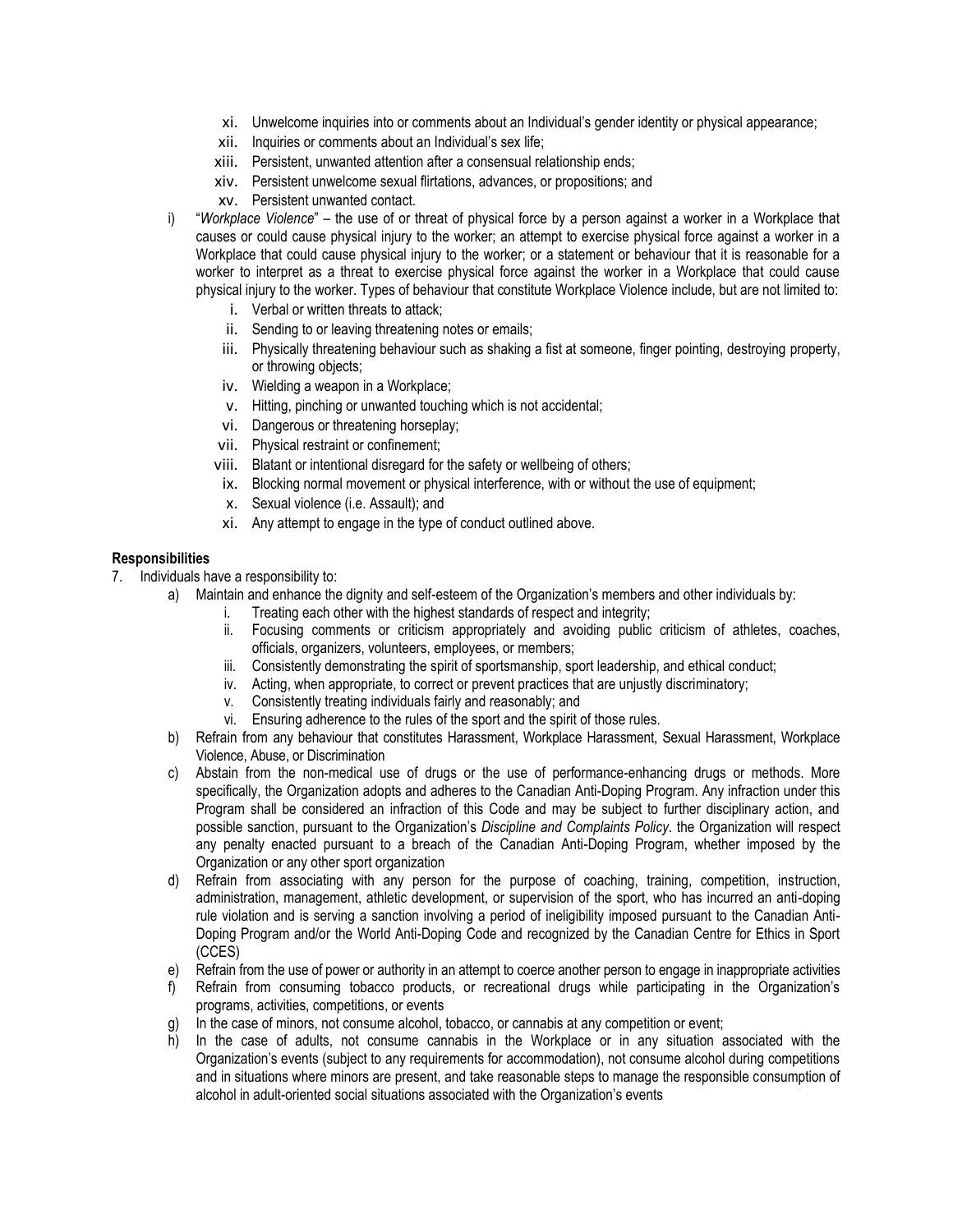- i) Respect the property of others and not wilfully cause damage
- j) Promote the sport in the most constructive and positive manner possible
- k) When driving a vehicle with an Individual:
	- i. Not have his or her license suspended;
	- ii. Not be under the influence of alcohol or illegal drugs or substances; and
	- iii. Have valid car insurance
- l) Adhere to all federal, provincial, municipal and host country laws
- m) Refrain from engaging in deliberate cheating which is intended to manipulate the outcome of a competition and/or not offer or receive any bribe which is intended to manipulate the outcome of a competition
- n) Comply, at all times, with the Organization's bylaws, policies, procedures, and rules and regulations, as adopted and amended from time to time
- o) Report any ongoing criminal investigation, conviction, or existing bail conditions involving an Individual to the Organization, including, but not limited to, those for violence, child pornography, or possession, use, or sale of any illegal substance

## **Directors, Committee Members, and Staff**

- 8. In addition to section 7 (above), the Organization's Directors, Committee Members, Volunteers and Staff will have additional responsibilities to:
	- a) Function primarily as a Director or Committee Member or Volunteer or Staff Member of the Organization; not as a representative of any other member or constituency
	- b) Act with honesty and integrity and conduct themselves in a manner consistent with the nature and responsibilities of the Organization's business and the maintenance of Individuals' confidence
	- c) Ensure that the Organization's financial affairs are conducted in a responsible and transparent manner with due regard for all fiduciary responsibilities
	- d) Conduct themselves transparently, professionally, lawfully and in good faith in the best interests of the **Organization**
	- e) Be independent, impartial, and not be influenced by self-interest, outside pressure, expectation of reward, or fear of criticism
	- f) Behave with decorum appropriate to both circumstance and position
	- g) Keep informed about the Organization's activities, the sport community, and general trends in the sectors in which it operates
	- h) Exercise the degree of care, diligence, and skill required in the performance of their duties pursuant to the laws under which the Organization is incorporated
	- i) Respect the confidentiality appropriate to issues of a sensitive nature
	- j) Respect the decisions of the majority and resign if unable to do so
	- k) Commit the time to attend meetings and be diligent in preparation for, and participation in, discussions at such meetings
	- l) Have a thorough knowledge and understanding of all the Organization's governing documents
	- m) Conform to the bylaws and policies approved by the Organization

### **Coaches**

- 9. In addition to section 7 (above), coaches have many additional responsibilities. The coach-athlete relationship is a privileged one and plays a critical role in the personal, sport, and athletic development of the athlete. Coaches must understand and respect the inherent power imbalance that exists in this relationship and must be extremely careful not to abuse it, consciously or unconsciously. Coaches will:
	- a) Ensure a safe environment by selecting activities and establishing controls that are suitable for the age, experience, ability, and fitness level of the involved athletes
	- b) Prepare athletes systematically and progressively, using appropriate time frames and monitoring physical and psychological adjustments while refraining from using training methods or techniques that may harm athletes
	- c) Avoid compromising the present and future health of athletes by communicating and cooperating with sport medicine professionals in the diagnosis, treatment, and management of athletes' medical and psychological treatments
	- d) Support the coaching staff of a training camp, provincial team, or national team; should an athlete qualify for participation with one of these programs
	- e) Accept and promote athletes' personal goals and refer athletes to other coaches and sports specialists as appropriate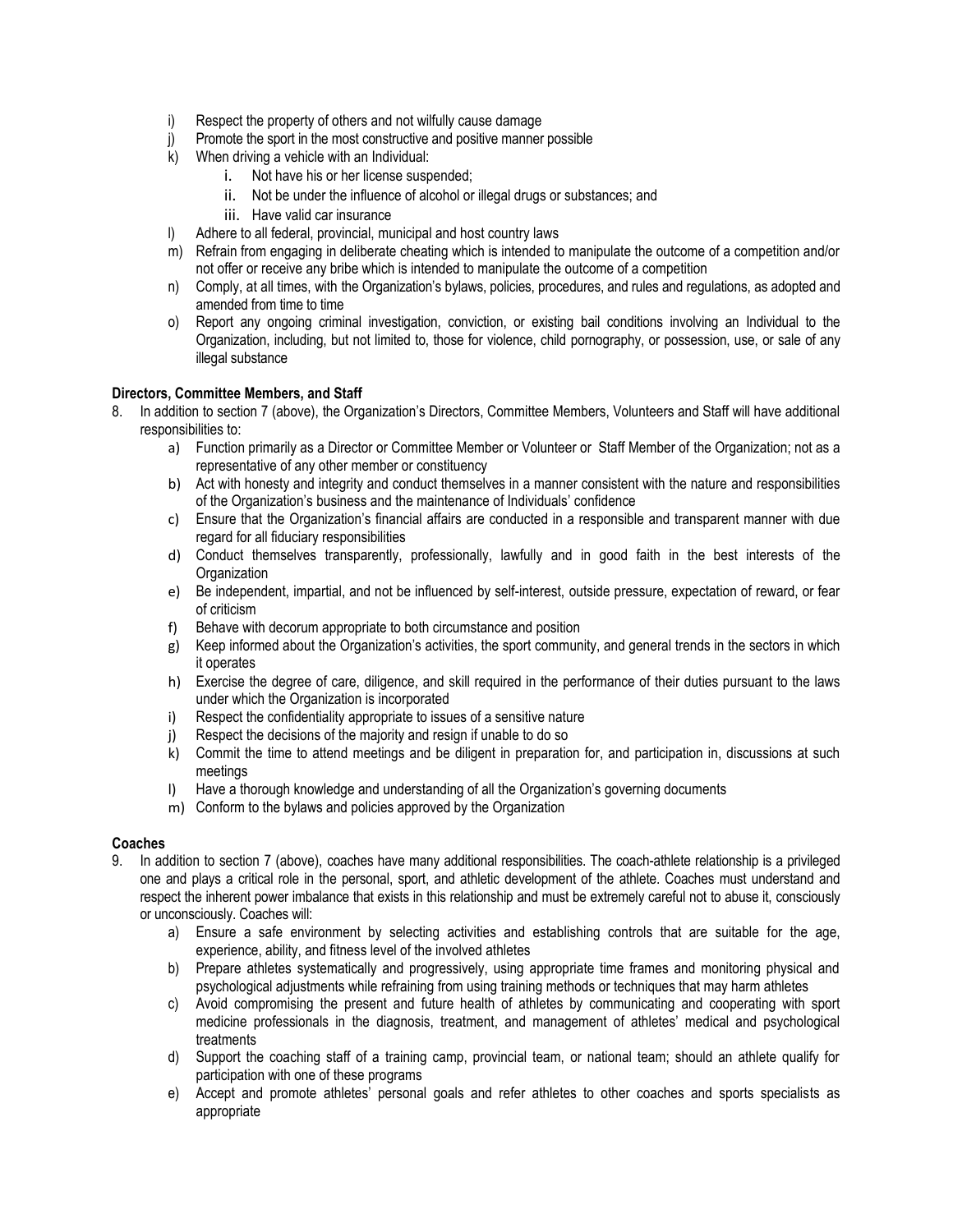- f) Provide athletes (and the parents/guardians of minor athletes) with the information necessary to be involved in the decisions that affect the athlete
- g) Act in the best interest of the athlete's development as a whole person
- h) Comply with the Organization's *Screening Policy*, if applicable
- i) Report to the Organization any ongoing criminal investigation, conviction, or existing bail conditions, including those for violence, child pornography, or possession, use, or sale of any illegal substance, pertaining to themselves
- j) Under no circumstances provide, promote, or condone the use of drugs (other than properly prescribed medications) or performance-enhancing substances and, in the case of minors, alcohol, cannabis, and/or tobacco
- k) Respect athletes playing with other teams and, in dealings with them, not encroach upon topics or actions which are deemed to be within the realm of 'coaching', unless after first receiving approval from the coaches who are responsible for the athletes
- l) Not engage in a sexual relationship with an athlete under the age of majority;
- m) Disclose any sexual or intimate relationship with an athlete over the age of majority to the Organization and immediately discontinue any coaching involvement with that athlete;
- n) Recognize the power inherent in the position of coach and respect and promote the rights of all participants in sport. This is accomplished by establishing and following procedures for confidentiality (right to privacy), informed participation, and fair and reasonable treatment. Coaches have a special responsibility to respect and promote the rights of participants who are in a vulnerable or dependent position and less able to protect their own rights
- o) Dress professionally, neatly, and inoffensively
- p) Use inoffensive language, taking into account the audience being addressed

### **Athletes**

- 10. In addition to section 7 (above), athletes will have additional responsibilities to:
	- a) Report any medical problems in a timely fashion, when such problems may limit their ability to travel, practice, or compete;
	- b) Participate and appear on-time and prepared to participate to their best abilities in all competitions, practices, training sessions, tryouts, tournaments, and events
	- c) Properly represent themselves and not attempt to participate in a competition for which they are not eligible by reason of age, classification, or other reason
	- d) Adhere to the Organization's rules and requirements regarding clothing and equipment
	- e) Act in a sportsmanlike manner and not display appearances of violence, foul language, or gestures to other athletes, officials, coaches, or spectators
	- f) Dress to represent the sport and themselves well and with professionalism
	- g) Act in accordance with the Organization's policies and procedures and, when applicable, additional rules as outlined by coaches or managers

# **Officials**

- 11. In addition to section 7 (above), officials will have additional responsibilities to:
	- a) Maintain and update their knowledge of the rules and rules changes
	- b) Work within the boundaries of their position's description while supporting the work of other officials
	- c) Act as an ambassador of the Organization by agreeing to enforce and abide by national and provincial rules and regulations
	- d) Take ownership of actions and decisions made while officiating
	- e) Respect the rights, dignity, and worth of all Individuals
	- f) Not publicly criticize other officials or any club or association
	- g) Act openly, impartially, professionally, lawfully, and in good faith
	- h) Be fair, equitable, considerate, independent, honest, and impartial in all dealings with others
	- i) Respect the confidentiality required by issues of a sensitive nature, which may include ejections, defaults, forfeits, discipline processes, appeals, and specific information or data about Individuals
	- j) Honour all assignments unless unable to do so by virtue of illness or personal emergency, and in these cases inform the assignor or association at the earliest possible time
	- k) When writing reports, set out the actual facts
	- l) Dress in proper attire for officiating

### **Parents/Guardians and Spectators**

12. In addition to section 7 (above), parents/guardians and spectators at events will: